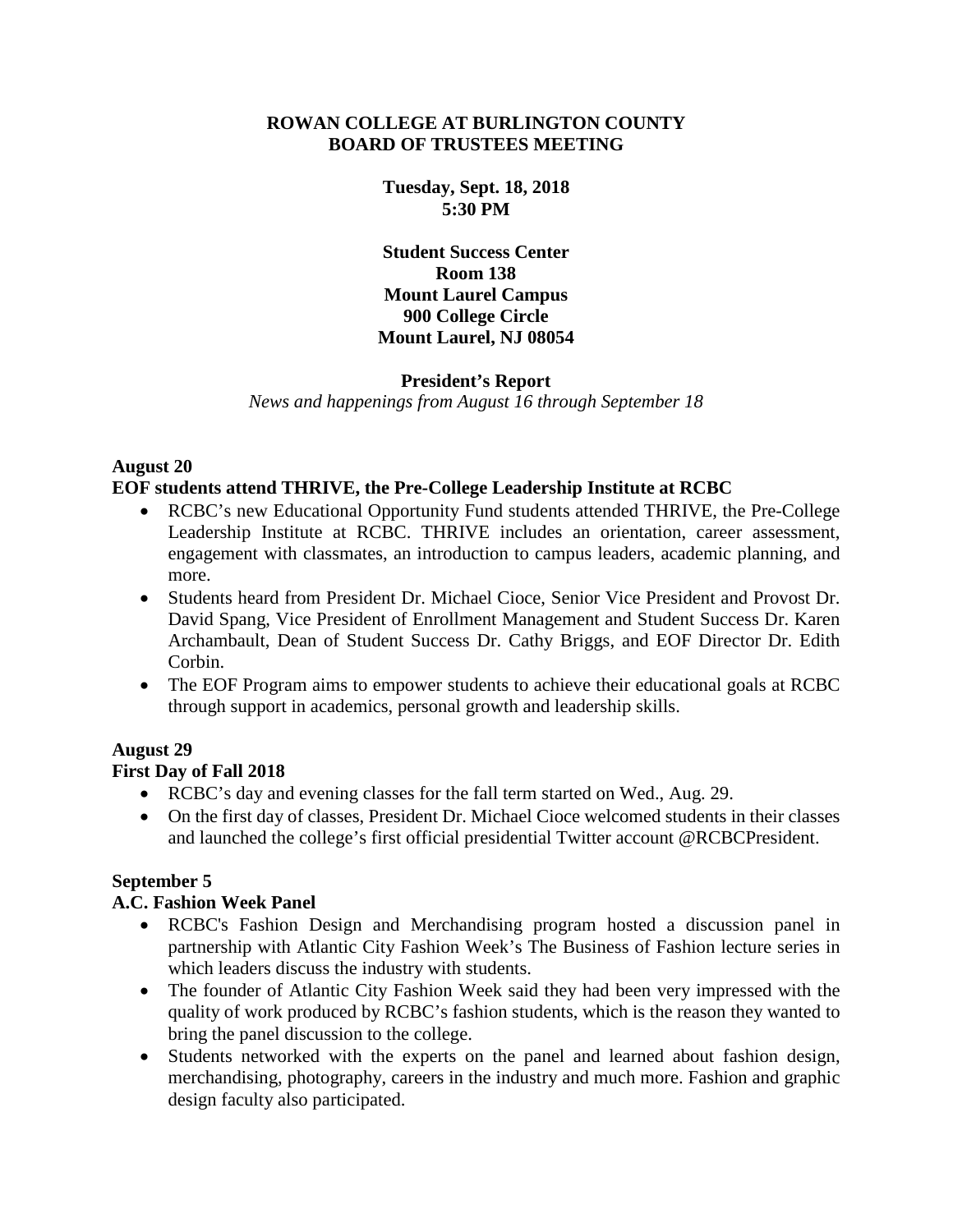### **September 9**

### **RCBC Arts Alive at Historic Smithville's Arts in the Park**

- Despite the rainy weather, RCBC's Arts Alive participated in the Arts in the Park event. The event allowed RCBC to showcase the talents of students and faculty.
- RCBC students Claudia Cruz and Robert Pallante read their poems on behalf of the Creative Arts Guild club at RCBC. Eleven representatives from the college attended the event, including RCBC Liberal Arts Dean Donna Vandergrift, faculty from the English department, Student Art Gallery, Graphic Design, Jewelry Making, Culinary Arts and Music.

# **September 11**

### **9/11 Memorial Service**

- RCBC hosted its annual 9/11 memorial service in the Votta Hall Auditorium.
- The event featured a video tribute and readings from RCBC Board Chair George Nyikita, President Dr. Michael A. Cioce, staff, and guests in memory of the events and those lost on 9/11.

### **September 14**

# **The Installment of Michael A. Cioce, Ed.D.**

- The college community gathered for the official Installation of Dr. Michael A. Cioce as the sixth president of Rowan College at Burlington County.
- The ceremony in Votta Hall featured a Pledge of Allegiance lead by Dr. Cioce's family, remarks from the RCBC Board Chair George Nyikita and Foundation Chair Henry Gosik, Burlington County Freeholder Director Kate Gibbs, Vice President of Student Success and Enrollment Management Dr. Karen Archambault, Financial Aid Director Jovina Bermudez, Student Government Association President Carley Smith, Faculty Senate President Dr. Erica Osmond and Dean of Student Success Dr. Cathy Briggs. The college Solicitor William Burns conferred the ceremonial medallion and mace. The ceremony closed with a performance by the RCBC A Cappella Ensemble.
- After the ceremony, the guests gathered for a reception in Votta. The RCBC Culinary Arts program made and served a ballpark-themed menu of passed hors d'oeuvres and dessert.

#### **September 18**

#### **United States Citizenship and Immigration Services Naturalization Ceremony**

- RCBC, the United States Citizenship and Immigration Services, League of Women Voters of Burlington County and Burlington County Board of Chosen Freeholders hosted a naturalization ceremony on Tuesday, Sept. 18 at 12:30 pm in the Votta Hall Auditorium
- One hundred candidates from 44 different countries swore their allegiance to the United States and became American citizens.
- This event is part of the RCBC's "Constitution Month" celebration that is being held throughout the month of September

#### **Upcoming Events:**

#### **September 20**